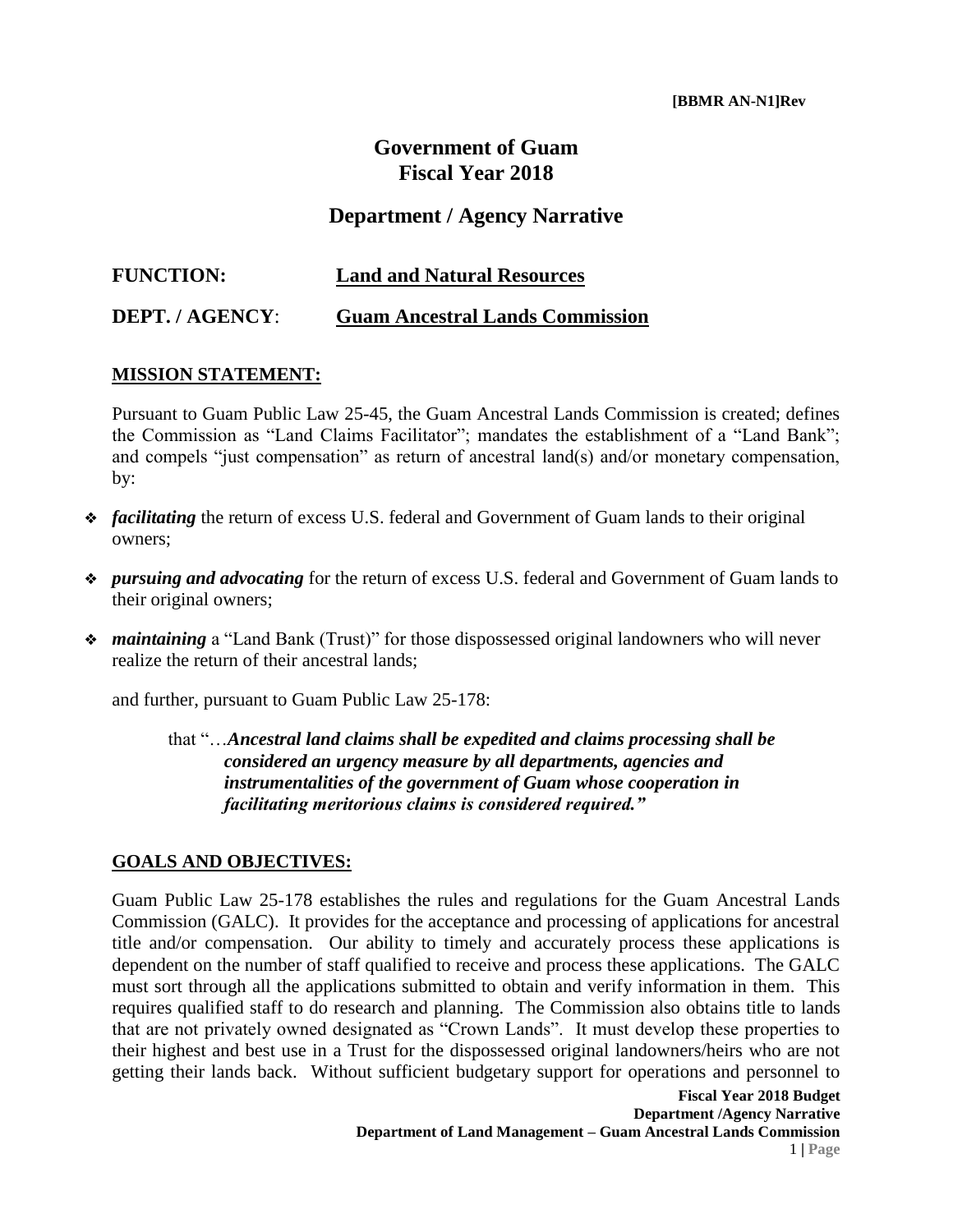conduct proper research, planning and development, we would not be able to accomplish our mission.

Ancestral Lands is a *special class of lands,* rooted in GOVERNMENT of GUAM'S stated policy in land return to the rightful original landowners/heirs.

The agency continues to expeditiously carry out its duties and functions with only one (1) classified and one (1) unclassified staff assisting the Executive Director and its Board.

The Board of Commissioners comprise of seven (7) members. Its mission is to facilitate and expeditiously return all excess U.S. federal and Government of Guam lands back to its original land owners. The Board was able to hold work sessions, public meetings, and Title Hearings with no compensation due to the moratorium on stipends.

The Commission continues its goal to conserve on supplies, energy (utilities), and to recycle more.

The following is a list of mandates governing the work and processes followed by the Guam Ancestral Lands Commission:

- 1. **P.L. 22-73:** requires Government of Guam to properly compensate landowners whose property has been taken for public use and to make an appropriation to the Governor's Office in connection therewith.
- 2. **U.S.P.L. 103-339:** returns 3200 acres of excess lands.
- 3. **P.L. 22-145:** returns 3200 acres of ancestral lands, surveying of these lands, and creation of "Land Survey Revolving Fund".
- 4. **P.L. 23-24:** to prohibit the Government of Guam from entering into cooperative agreements with respect to the so-called Wildlife Refuge administered by the U.S. Department of Interior at the property in the northern area of Guam that was formerly the U.S. Naval Facility and to prohibit the use of Government of Guam resources and personnel in any manner that could be construed as supporting continuous federal holding of such properties.
- 5. **P.L. 23-25:** designating the former Naval Facility lands at Ritidian Point as property of the Government of Guam, and to demanding that the Department of Defense return these excess lands to the rightful owners from which they were originally taken by force, deceit, and outright theft.
- 6. **P.L. 23-141:** returns 6500 acres of ancestral lands, surveying of these lands, and creation of "Land Survey Revolving Fund".
- 7. **P.L. 24-109:** Notice of Meetings.
- 8. **P.L. 25-45:** Enabling legislation creating the Guam Ancestral Lands Commission and defines "Land Claims Facilitator" and "Land Bank" and compels *"just compensation"* as return of ancestral land(s) and/or monetary compensation.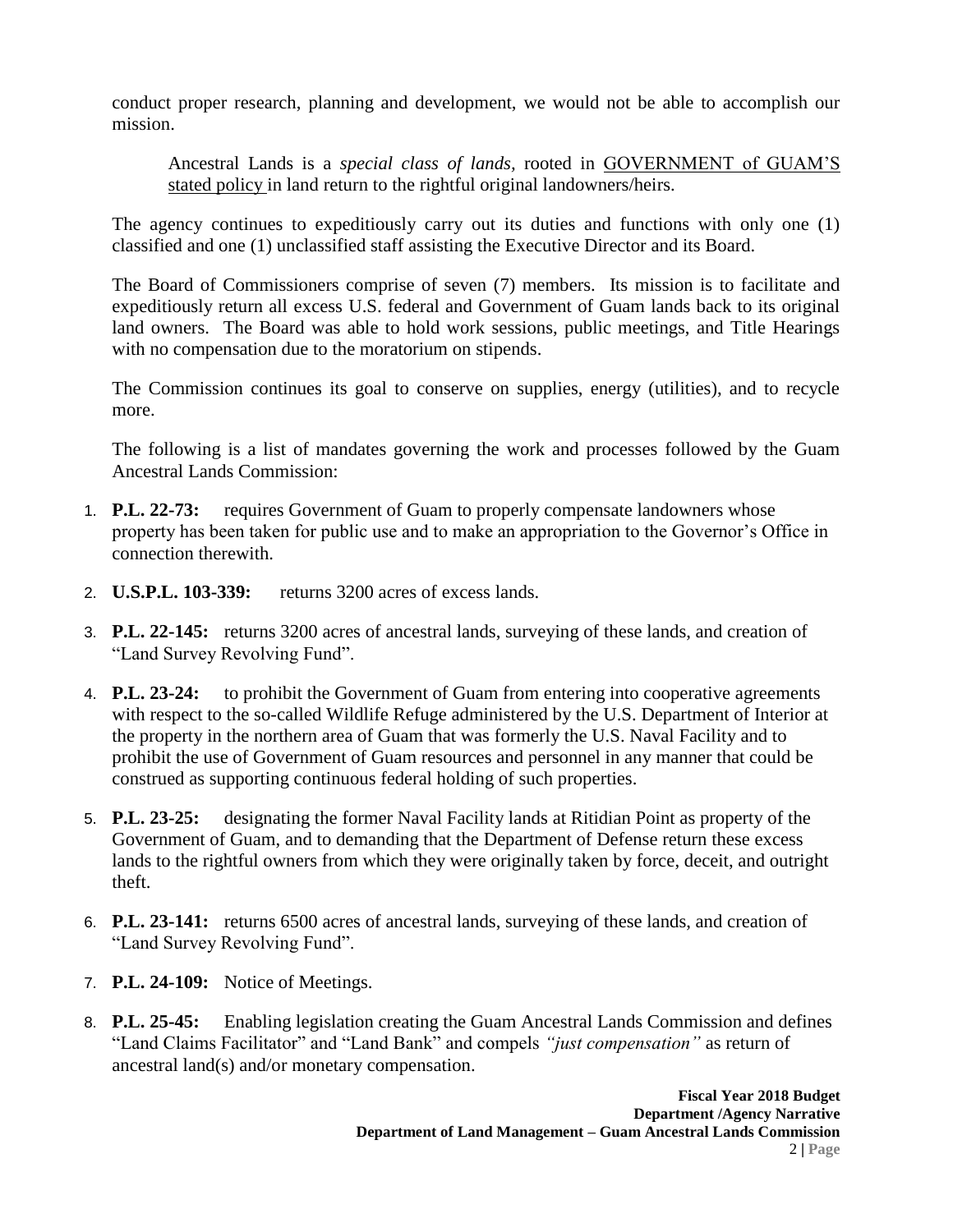- 9. **P.L. 25-107:** provides for administrative jurisdiction by National Park Service of undeveloped Government of Guam-owned lands within the boundaries of the War in the Pacific National Historical Park under certain conditions.
- 10. **P.L. 25-178:** GALC Rules & Regulations (overall) and regulates that: "..Ancestral land claims shall be expedited and claims processing shall be considered an urgency measure by all departments, agencies and instrumentalities of the government of Guam whose cooperation in facilitating meritorious claims is considered required".
- 11. **P.L. 25-180:** regulates quorum for Guam Ancestral Lands Commission.
- 12. **P.L. 26-25:** §4. Return of Land by Federal Government under GLUP 94.
- 13. **P.L. 26-36**, Section 3: Mandates that the Guam Ancestral Lands Commission establish the Land Bank Program by the end of Fiscal Year 2004.
- 14. **P.L. 26-100:** repealed Tiyan Trust and mandates the return of ancestral lands to original landowners from that identified as excess to airport needs, and to return those other Tiyan lands to original landowners that were under the jurisdiction of GEDCA, DPR, and GHURA.
- 15. **P.L. 27-113:** Transfers properties under the jurisdiction of the Department of Public Works that are located in *Tiyan*, alternatively known as the former Naval Air Station, Agana (Brewer Field), to the jurisdiction of the Guam Ancestral Lands Commission, by *adding* a new §80106 to Title 21, GCA.
- 16. **P.L. 28-68**, Section 75: Real Property Tax Moratorium on Returned Federal Excess Lands to Original Land Owners. *"A moratorium on the payment of real property taxes shall be in effect until tax year 2007"*
- 17. **P.L. 28-133:** An Act to Add a New Section 80105 to Title 21 GCA relative to Developing a Comprehensive Zoning Plan for Ancestral Lands. (b) A "Provisional Commission" was established to complete a comprehensive zoning plan for all properties and parcels under the jurisdiction of the Guam Ancestral Lands Commission.
- 18. **P.L. 28-150**, Section 75: Real Property Tax Moratorium on Returned Federal Excess Lands to Original Land Owners Continuation*. "Section 75 of Chapter IV of P.L. 28-68 is hereby amended to read: (b) Properties having no zoning designation after tax year 2007 due to their previous status as federal excess lands shall be subject to said moratorium on the payment of real property taxes until the property is designated a zone."*
- 19. **P.L. 29-25:** "An Act to Zone the previously Unzoned Lot Nos. 5328-5NEW-R2, 5328-R6NEW-R2 and 5328-6, All in the Municipality of Dededo to Light Industrial (M-1) Zone
- 20. **P.L. 29-61:** "An Act to *Amend* §§43201, 43202 and 43203 of Title 5, GCA, relative to Performance Reviews of Agency Heads."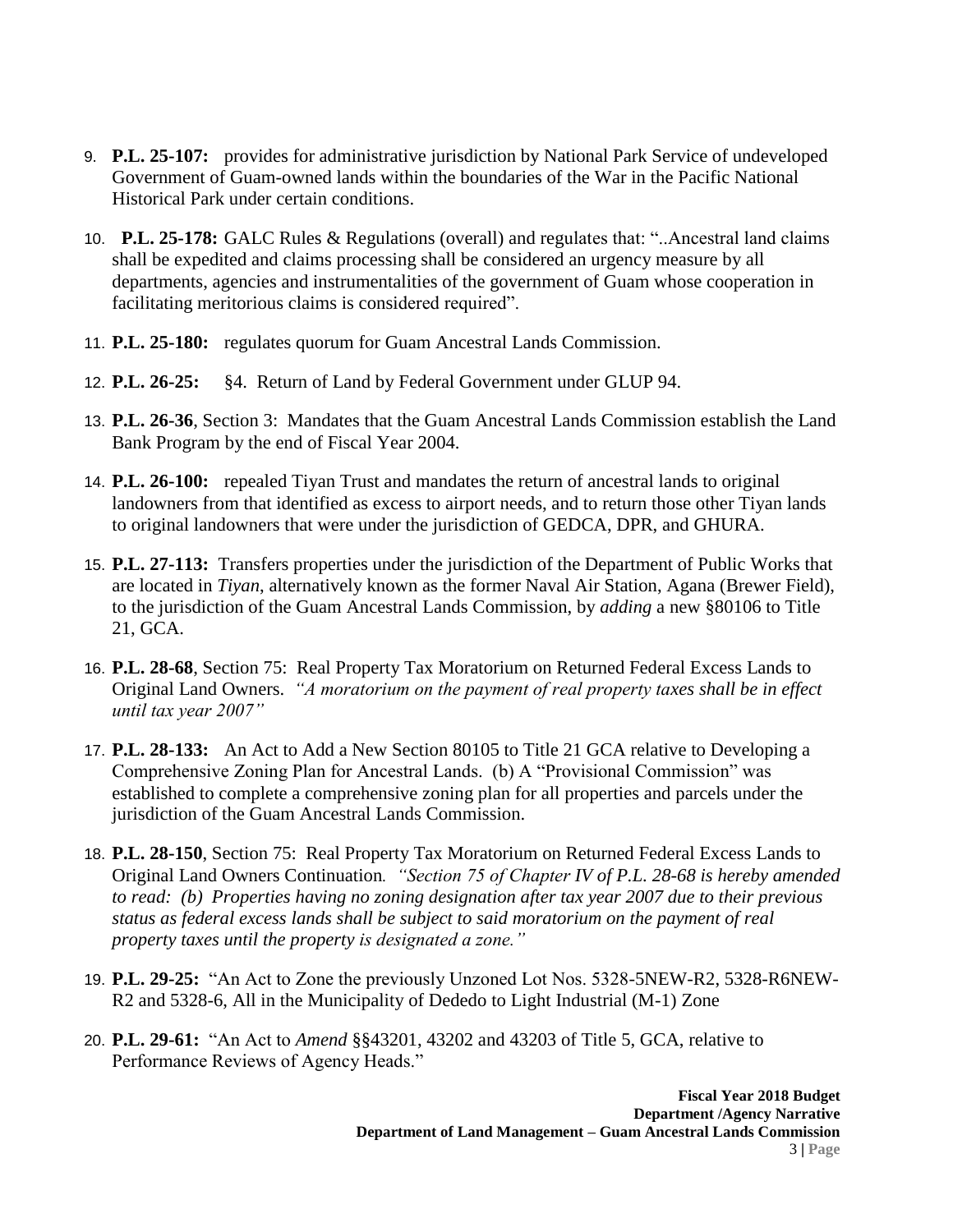- 21. **P.L. 29-88:** "An act relative to applying a Real Property Tax immunity for original landowners, their estates, or their heirs on the return of federal excess lands which shall be effective until such time free and direct access or use of the returned property is properly recorded with the Department of Land Management."
- 22. **P.L. 29-128:** An Act to Add a New Chapter 23 to Title 1, GCA, relative to creating *I Kumision Guahan Fine'nana* (The Guam First Commission) on the Military Mission in Guam; and to *Amend* §2105 of Title 4, Genders on Boards and Commissions"
- 23. **P.L. 29-135:** "An Act to Renumber §60907 and to add a new §60907 to Article 9, Chapter 60 of Title 21, GCA, relative to the Department of Land Management Building Construction Fund…"
- 24. **P.L. 29-145:** "An Act to Zone the previously Unzoned Lot Number 5327 in the Municipality of Dededo to Light Industrial (M-1) Zone"
- 25. **P.L. 29-151:** "An Act to *Add* a new Article 14 to Chapter 68 of Title 21 of the Guam Code Annotated, relative to the return of unused properties to their Rightful Owners and Heirs, and to cite the Act as *"The Return of Private Properties Act of 2008."*
- 26. **P.L. 30-237**: "An act to add a new Section 4120 to chapter 4 of title 5, Guam code annotated, relative to requiring government agencies to post their budgets on their websites."
- 27. **P.L. 31-01**: "Relative to the suspension of annuity payment from the defined benefit retirement plan."
- 28. **U.S.P.L. 106-504:** Guam's first right of refusal to federal excess lands.
- 29. **Executive Order 2002-13:** Creating task forces to support the missions of the Guam Ancestral Lands Commission and the Chamorro Land Trust Commission by the Department of Land Management.
- 30. **Executive Order 2002-19:** Ancestral land use and administration.
- 31. **Executive Order No. 2011-03**: Creation of the governor's peace (prevention and early intervention advisory community empowerment) council.
- 32. **12GCA, Chapter 72,** Land Claims Loan Revolving Fund.
- 33. **12GCA, Chapter 74,** Landowner's Recovery Fund

*Other personnel, procurement, and civil service mandates:*

- 34. **4GCA §4105 and Executive Order 96-24,** DOA Personnel Rules & Regulations
- 35. **5GCA Chapter 5,** Guam Procurement Act, Procurement Regulations
- 36. **Executive Order No. 2007-18:** Mandates all Government of Guam workplaces to be Tobacco-Free effective January 1, 2008.

**Fiscal Year 2018 Budget Department /Agency Narrative Department of Land Management – Guam Ancestral Lands Commission**  4 **| Page**